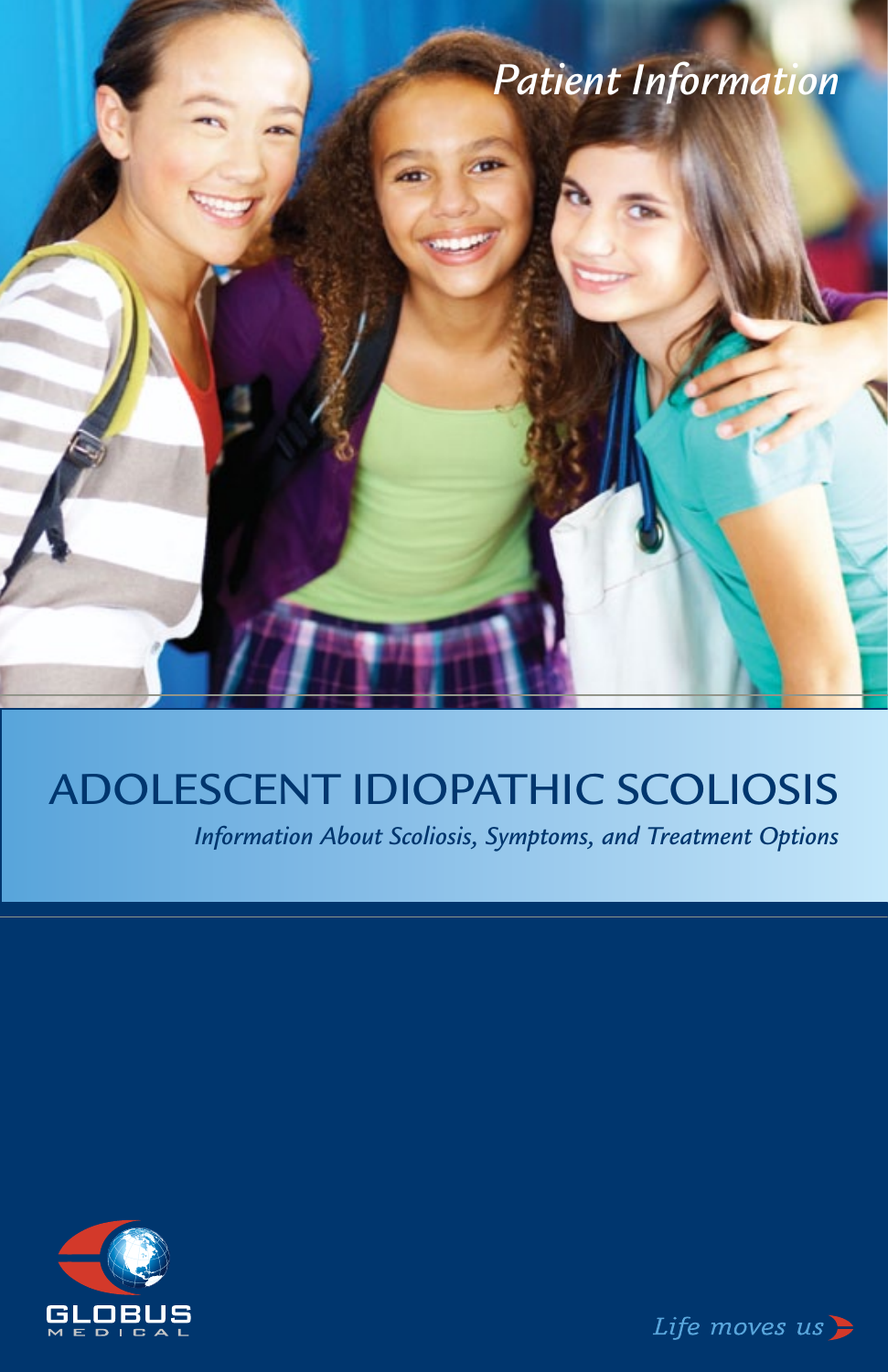# Table of Contents

| Surgical Treatment                                             |
|----------------------------------------------------------------|
|                                                                |
|                                                                |
| Contraindications, Complications, Warnings, and Precautions 11 |
|                                                                |
|                                                                |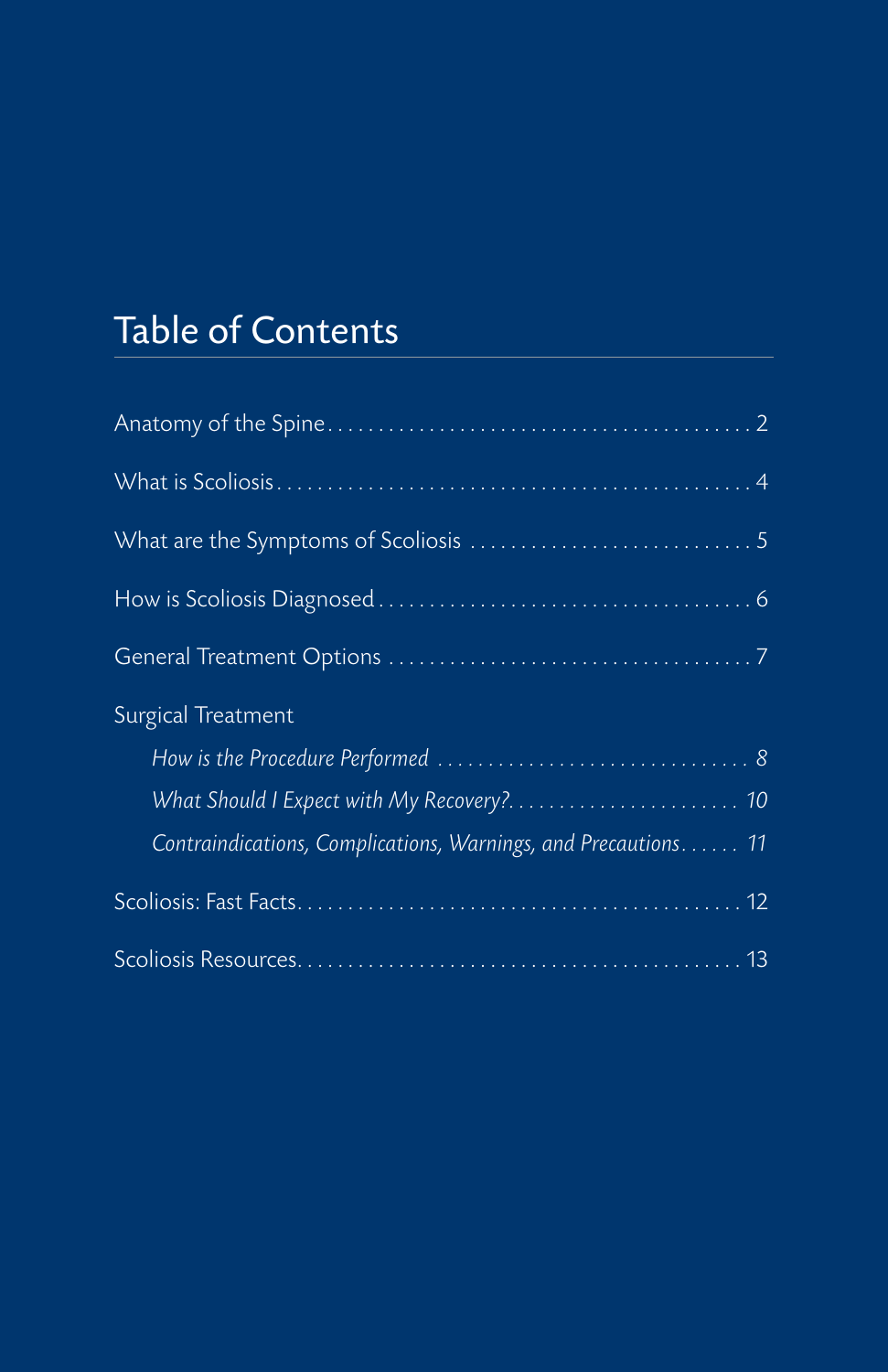

# Adolescent Idiopathic Scoliosis

# Patient Information

This brochure will help you understand more about:

- • Anatomy of the spine
- Information about scoliosis
- • What to expect from surgery

*The decision to receive medical treatment is individualized to the patient and the patient's symptoms. The information presented within this brochure may not apply to your condition, treatment or outcome, as surgical techniques vary and complications can occur. It is important to discuss the viability of treatment with your physician to decide which treatment option is right for you.*

*This brochure is intended to be an education resource only and is not meant to be a warranty or to replace a conversation between a patient and their physician or member of their health care team. Please consult your physician for a complete list of indications, precautions, clinical results and other important medical information that pertains to surgical treatment.*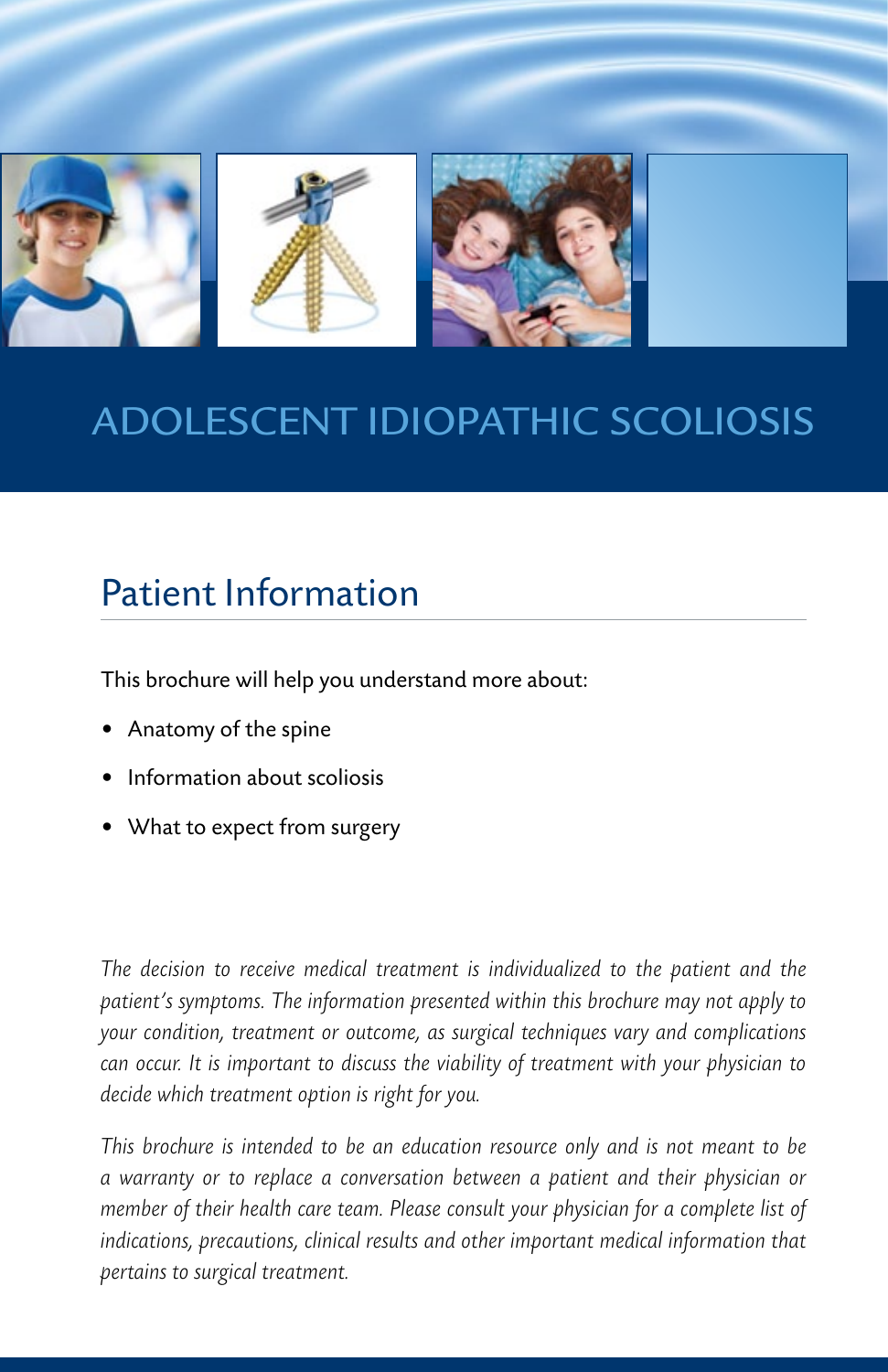# Anatomy of the Spine

The spine is one of the most important structures in the human body. It supports much of the body's weight and protects the spinal cord, which carries information from the brain to the rest of the body. The spine is strong yet flexible, allowing for a wide range of movements.

To understand scoliosis, you must first understand what a healthy spine looks like.

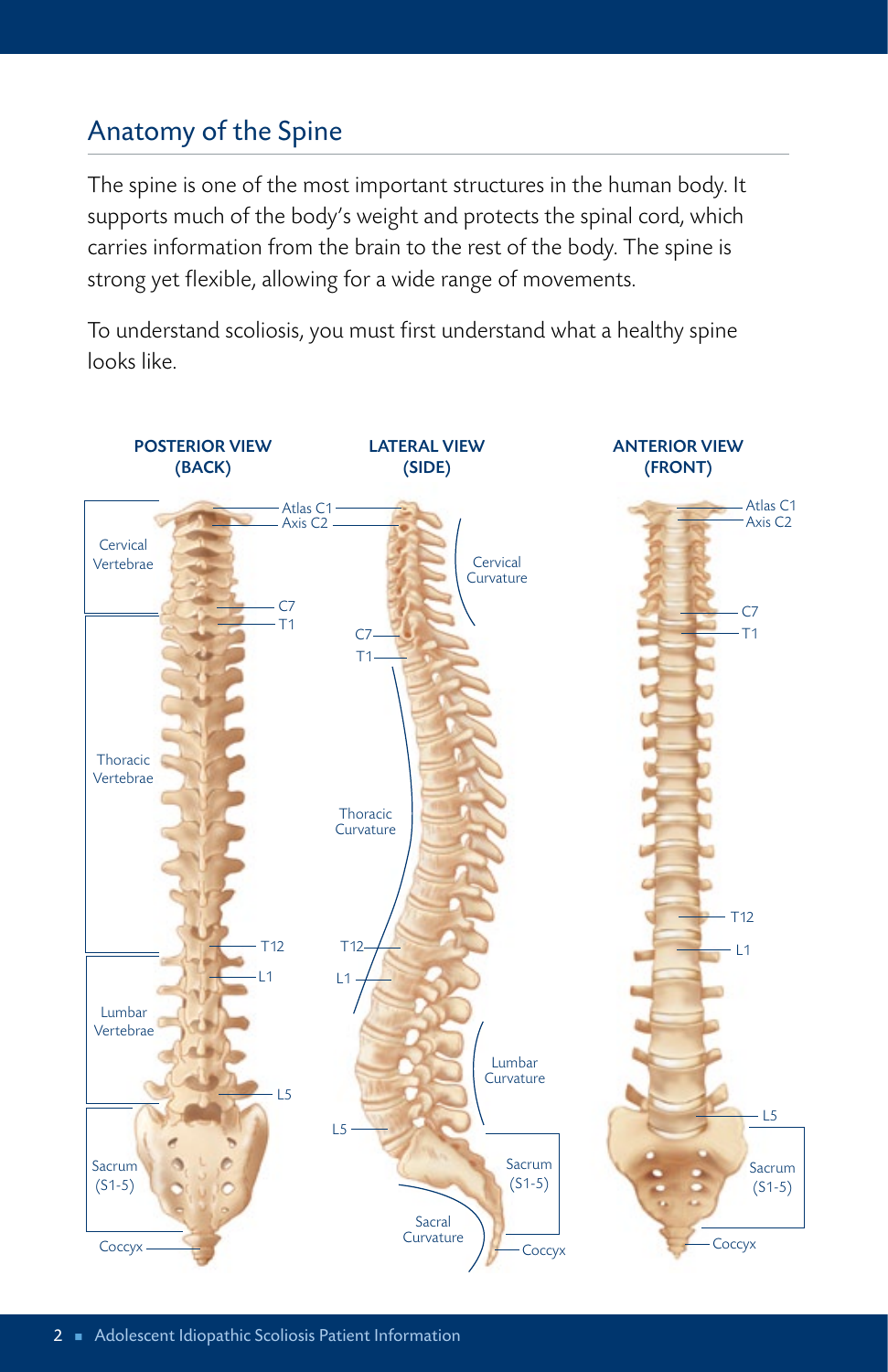# Anatomy of the Spine

The spine is made up of vertebrae and is divided into four distinct regions:

- **Cervical Spine:** The cervical spine is your neck. It starts at the base of your skull and contains seven vertebrae.
- Thoracic Spine: The thoracic spine is your mid-back. It contains 12 vertebrae that connect to the ribs and sternum, making this portion very stable.
- Lumbar Spine: The lumbar spine is your lower back. It contains five vertebrae which are the largest and strongest, and carries most of your body weight.
- Sacrum and Coccyx: The sacrum consists of 5 fused vertebrae; the end of the spine is the coccyx, or the tailbone.

From behind, the healthy spine appears to be straight. However, when viewed from the side, the spine is naturally curved inward and outward which allows the spine to support more weight.

The vertebrae bear the weight of the upper body and provide points of attachment for muscles and ligaments. They also protect the spinal canal and provide exit points for spinal nerves. The individual vertebrae are separated by intervertebral discs, which act as cushions or shock absorbers between the vertebral bodies.

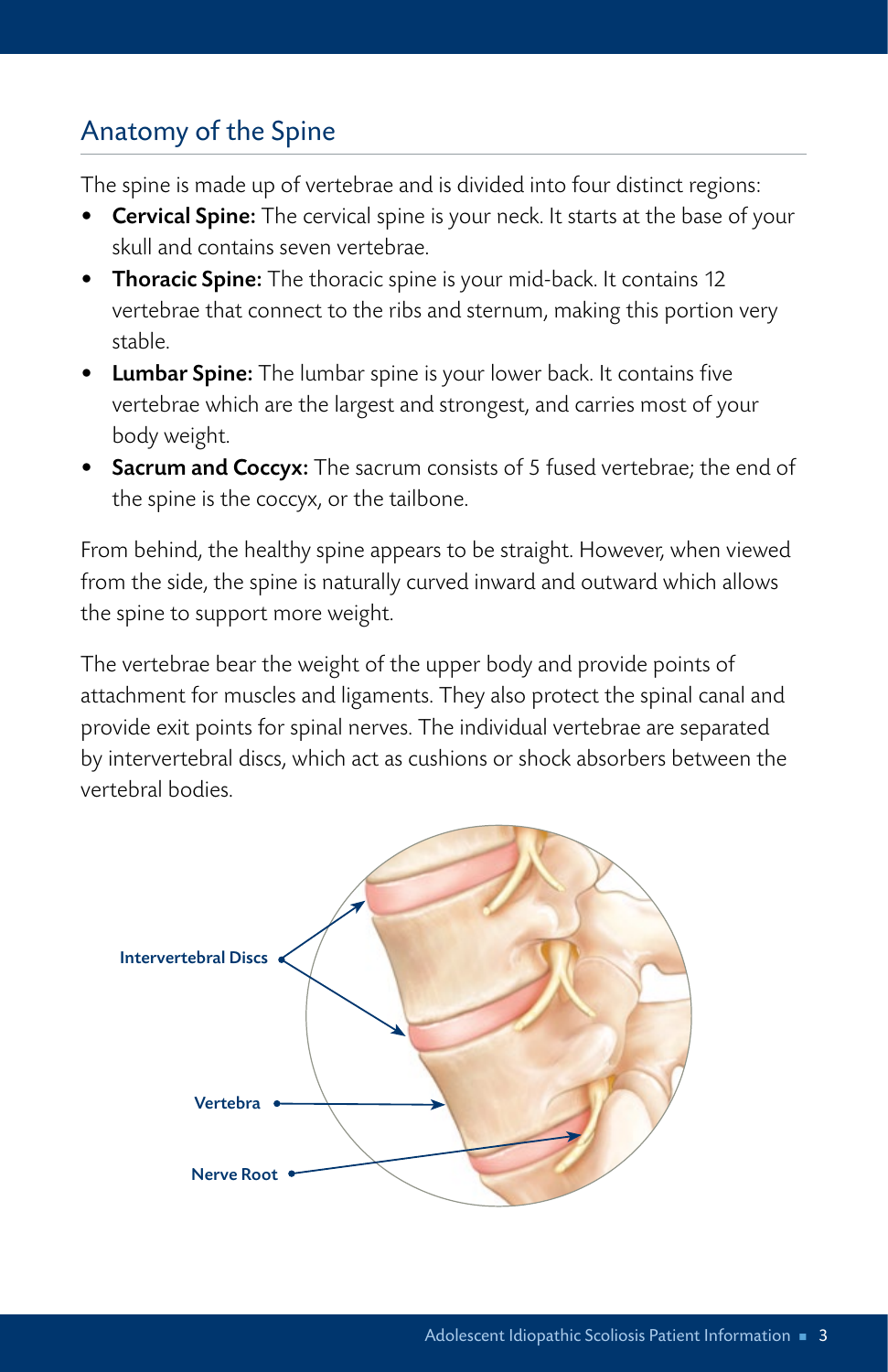### What is Scoliosis?

Scoliosis is a sideways curvature of the spine. When a healthy spine is viewed from the back, it appears to be straight. However, patients with scoliosis have curves that look like a "C" (one curve) or an "S" (two curves) when viewed on an x-ray.

Approximately six million people in the U.S. are diagnosed with scoliosis. 1 Although scoliosis can occur at any age, it most frequently develops in children between 10 and 15 years old. This type of scoliosis is called Adolescent Idiopathic Scoliosis. The term "idiopathic" means the cause is unknown.

There is ongoing research into the potential causes of scoliosis including genetics, soft tissue disorders, and abnormalities in the central nervous system.



 $^{\rm 1}$  National Scoliosis Foundation. Information and Support. Cited 28 Dec 2011. Available online at: http://www.scoliosis.org/info.php.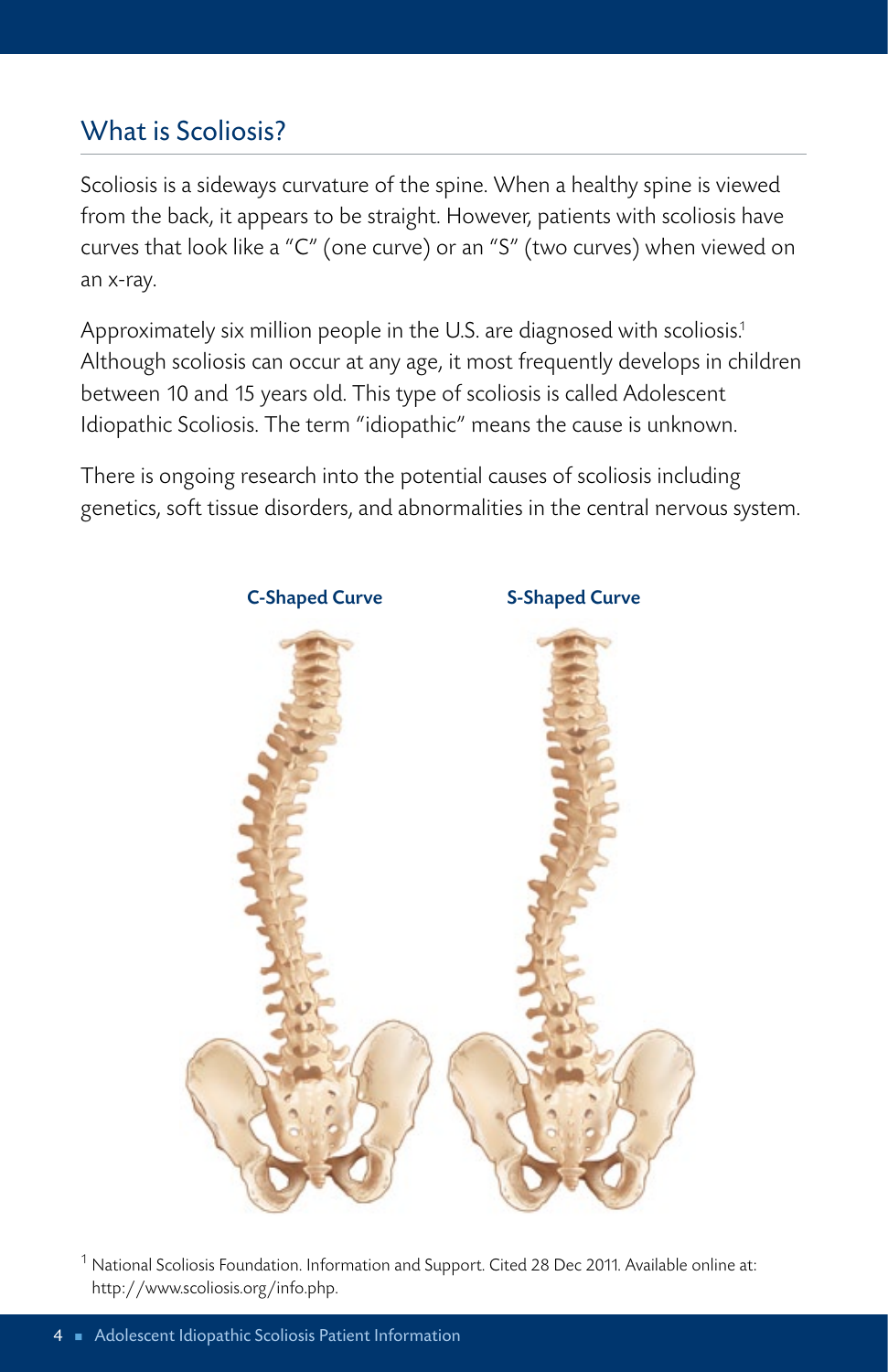# What are the Symptoms of Scoliosis?

For many patients with Adolescent Idiopathic Scoliosis, it is a painless condition. However, there are several warning signs a healthcare professional uses to help determine if a patient has scoliosis. The most common signs of scoliosis include:

- Uneven shoulders and/or shoulder blades
- Uneven hips and waist
- Appearance of leaning
- Head is not centered over the body
- A "rib hump", which is a hump on one side of the spine that is most noticeable when bending forward

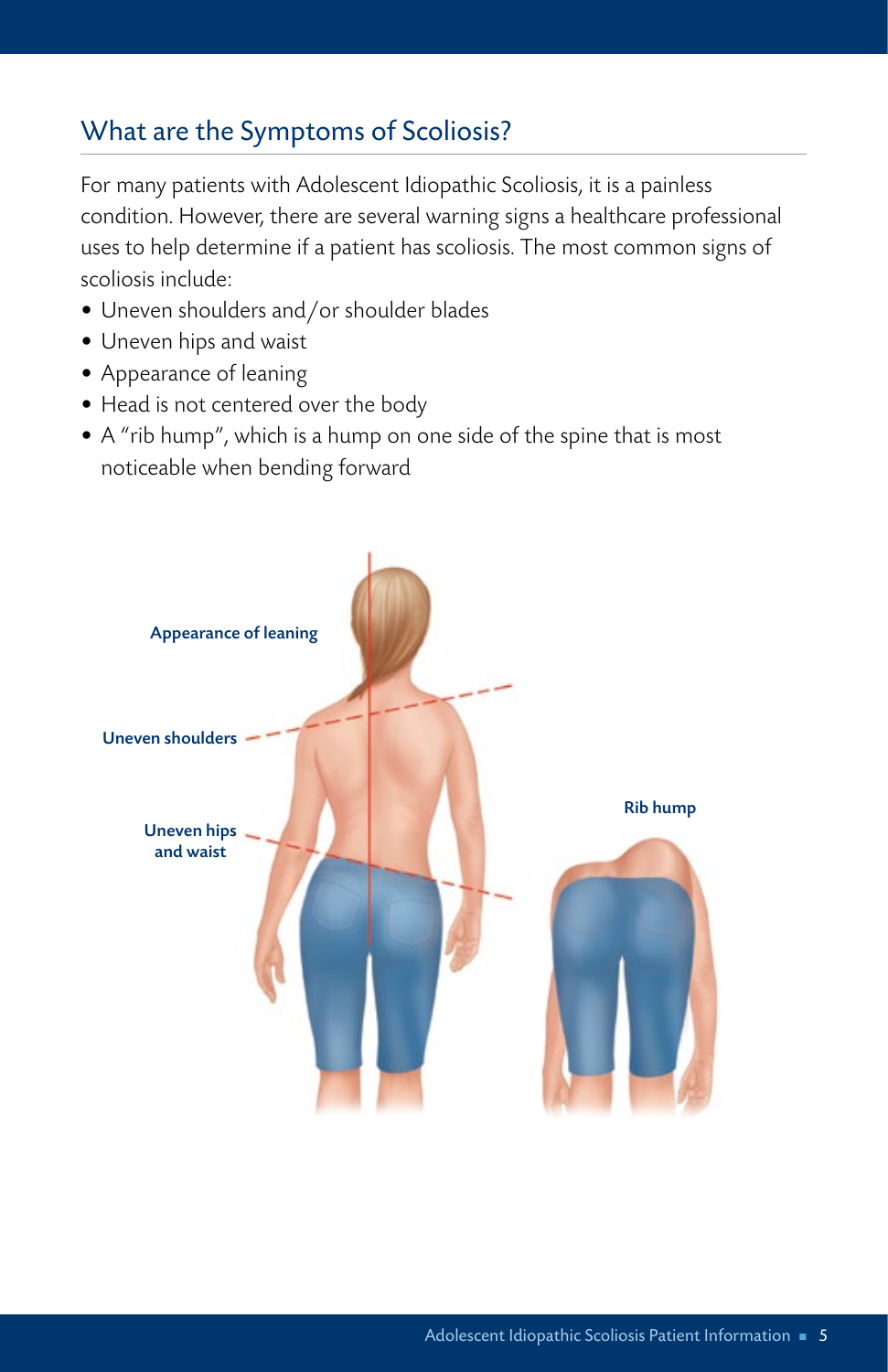### How is Scoliosis Diagnosed?

The diagnosis typically begins with a complete history followed by a thorough physical examination. A healthcare professional will examine the spine and look for any signs of scoliosis.

X-rays may be taken in order to evaluate any tilt or rotation of the vertebrae causing a curvature. X-rays allow the doctor to confirm the diagnosis, monitor the degree and severity of the curve, and to assess the patient's skeletal maturity.



Posterior view (back)



Lateral view (side)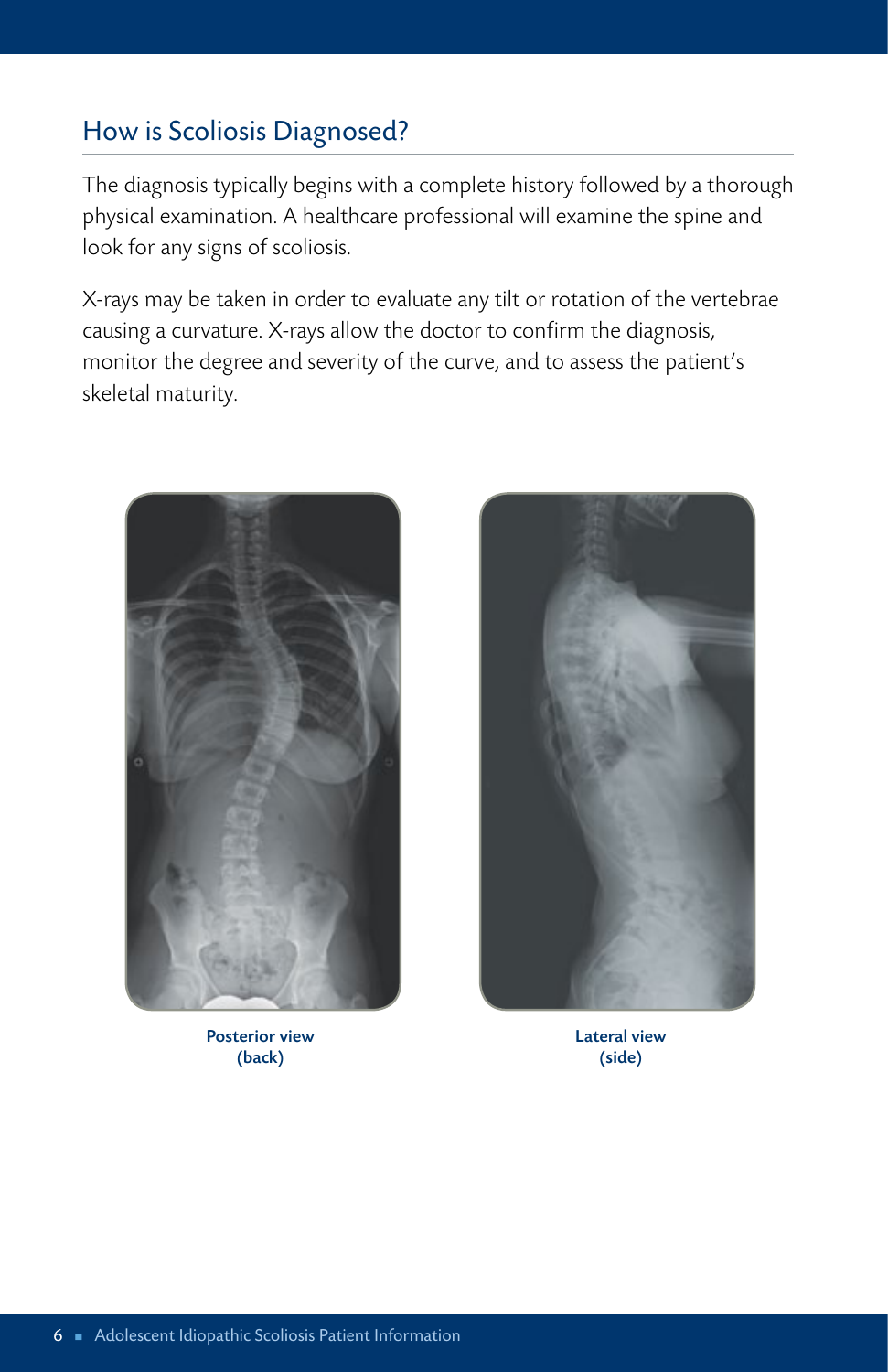# General Treatment Options

Treating scoliosis must take into account the severity of the curve, the age and state of physical maturity, and the location of the curve. Treatment options range from observation, bracing and casting, to surgery.

### 1. Observation

Observation is appropriate for mild size curves that have a low risk of progression when the patient is still growing, or for moderate size curves when growth is complete. 2

### 2. Bracing

Bracing is appropriate for moderate size curves in growing children to prevent further progression of the curve while growth of the spine remains. The goal of bracing is to prevent further progression since the brace cannot correct curves. 2



### 3. Surgical Treatment

Surgical treatment is reserved for moderate to severe size curves. The goals of surgical treatment are to prevent curve progression and to obtain curve correction. 2

<sup>2</sup> Scoliosis Research Society 2011. Available online at: http://www.srs.org.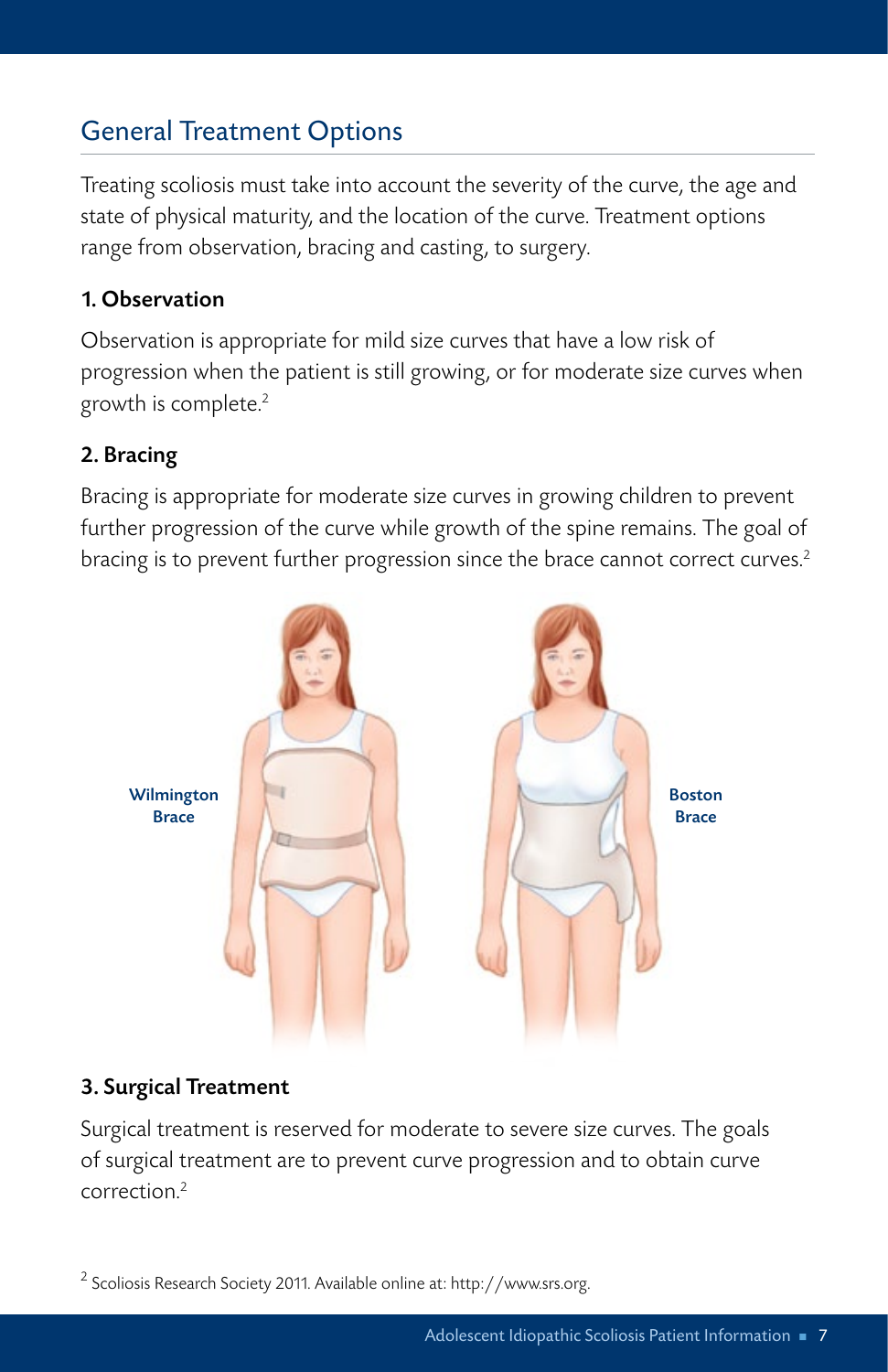### Surgical Treatment

### How is the Procedure Performed?

To help stabilize the spine, screws are placed on each side of the vertebrae in the part of the bone called the pedicle. Hooks may also be used in conjunction with screws, and are placed around the pedicle or around the part of the bone called the lamina.



Rods are then secured in the screw heads, connecting adjacent vertebrae. The rods are shaped to match the desired corrected curvature of the spine, and are attached to the screws and/or hooks.



Rod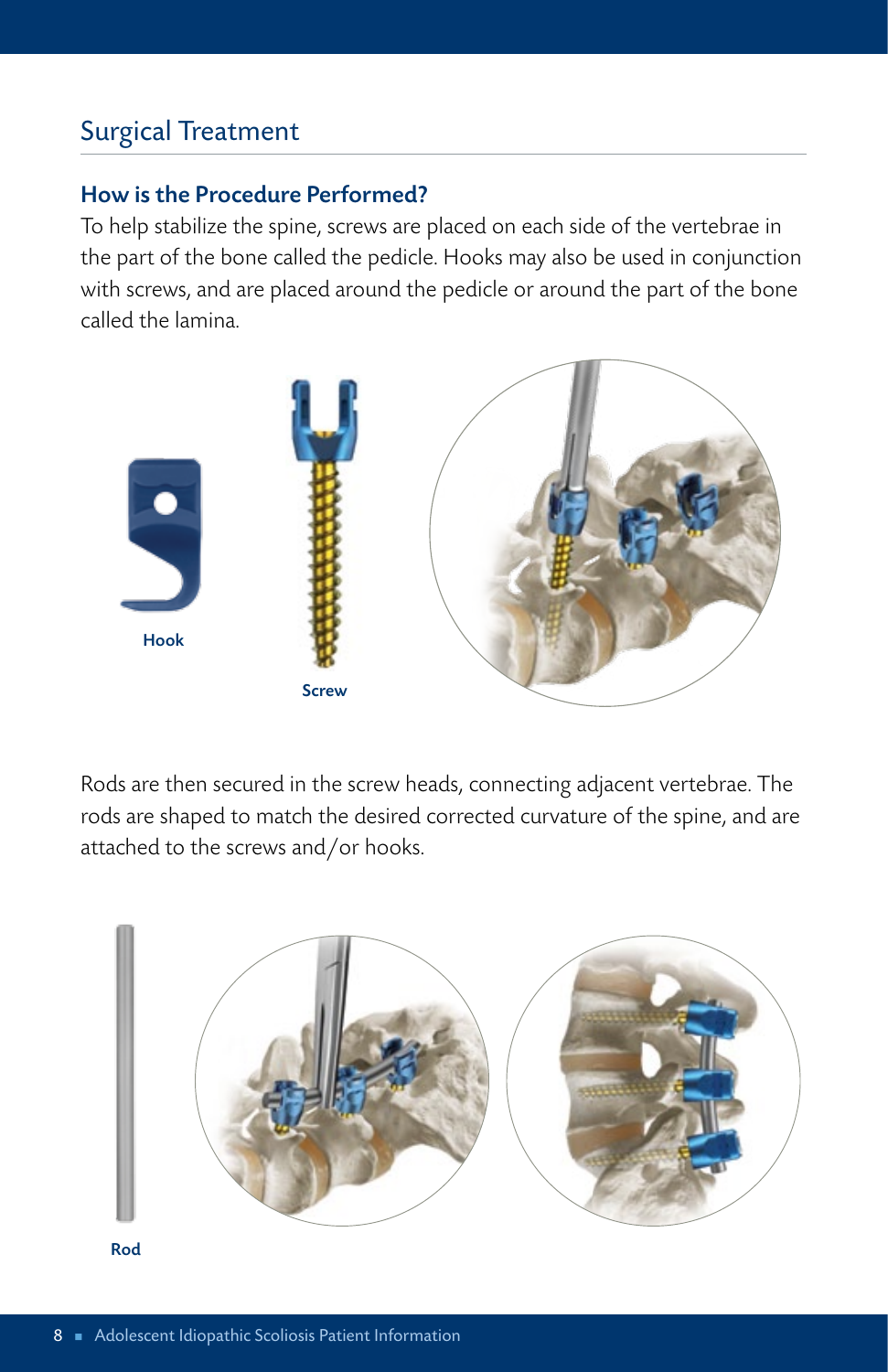# Surgical Treatment (cont'd)

### How is the Procedure Performed? (cont'd)

Bone graft material is placed around the final assembly and as the spine heals, spinal fusion is accomplished by bone growth between the vertebrae. This bone growth permanently fixes the spine in the desired position.

The implants hold the spine in the corrected position while the spine fuses.

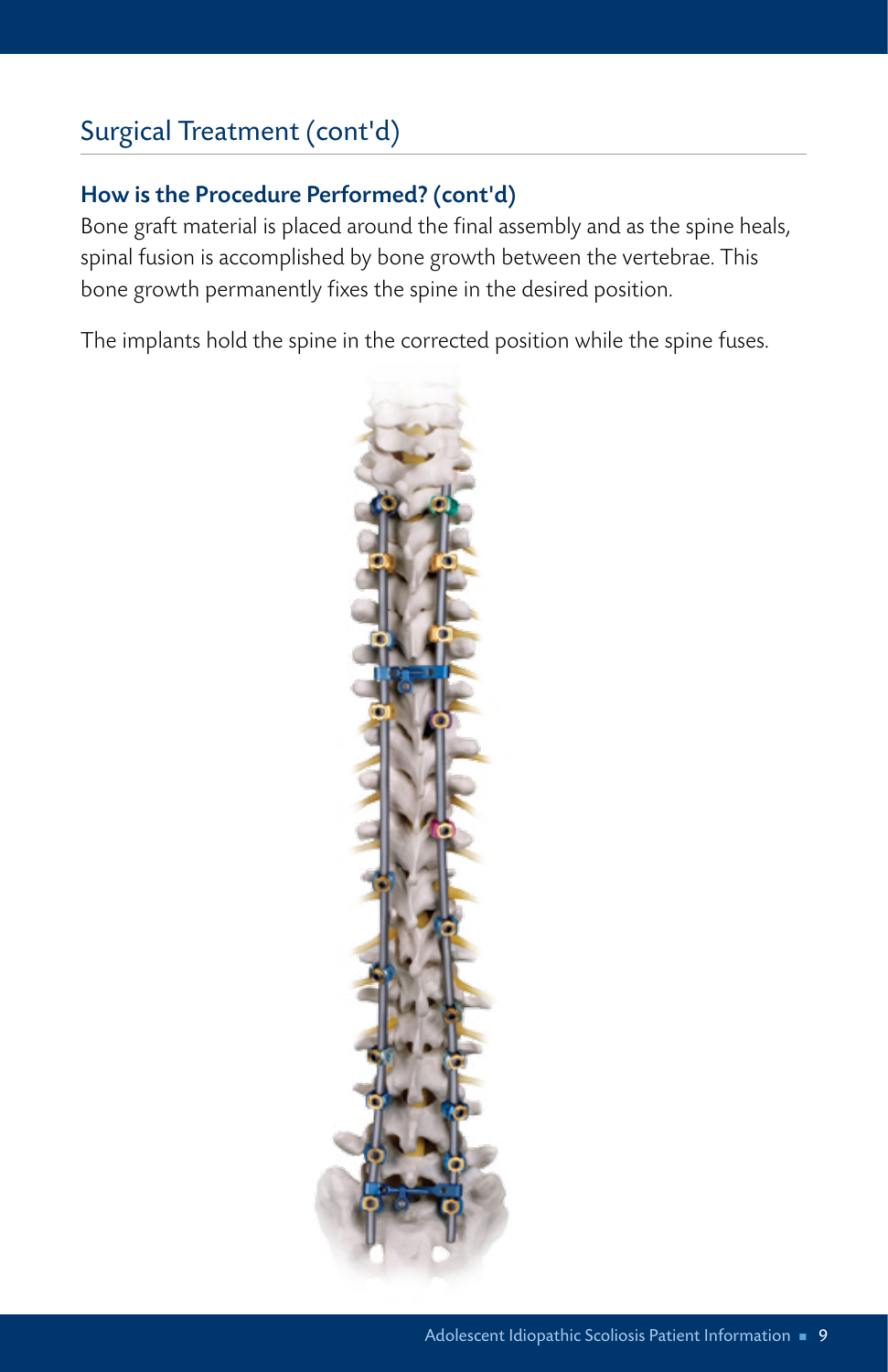

## Surgical Treatment (cont'd)

### What Should I Expect with my Recovery?

Surgical treatment for scoliosis may help you return to normal activities. Many patients are in the hospital for 1-2 weeks, out of school for 2-6 weeks, and may return to activities as soon as 2-6 months after surgery; or up to 9 months following the procedure. Recovery time varies between patients.

It is the surgeon's goal for the patient to eventually return to his/her preoperative activities. A positive attitude, reasonable expectations and compliance with your doctor's post-surgical instructions may all contribute to a satisfactory outcome.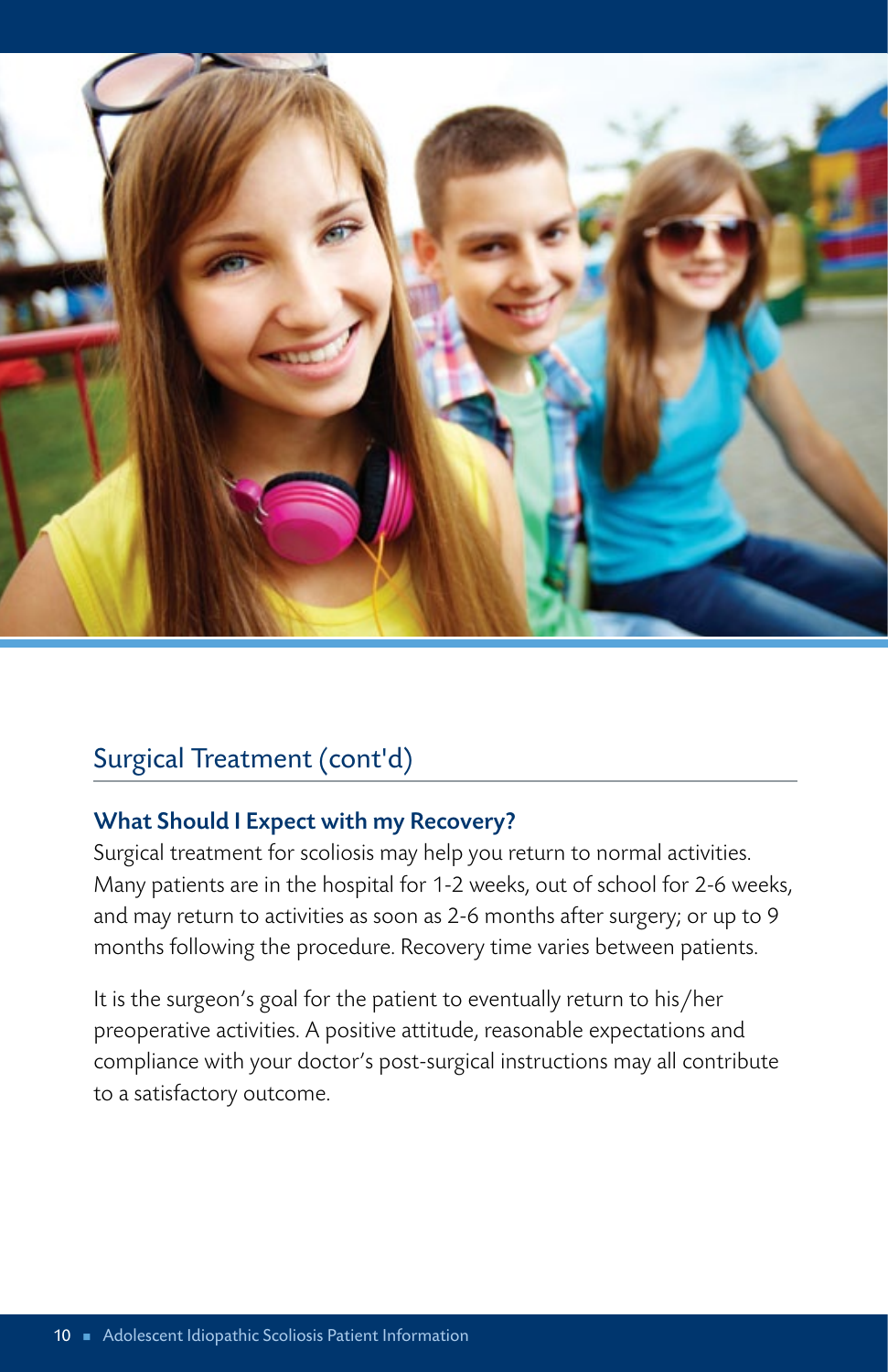### Contraindications, Complications, Warnings, and Precautions

You may be contraindicated for a device if you have an infection, a congenital abnormality, are obese, pregnant, mentally ill, diabetic, suffer from rheumatoid arthritis, osteoporosis, or cancer.

As with any surgical procedure, complications may occur following the placement of a device. These can include but are not limited to early or late implant bending, breakage, failure, loosening, movement/migration, bone fracture, and allergic reaction to implant material.

Other general complications associated with any spinal surgical procedure include non-union or delayed union, pseudarthrosis, pain, second surgery, bleeding, early or late infection, spinal cord and/or nerve damage, incisional complication, scar formation, blood vessel damage, cardiovascular system compromise, respiratory problems, complications due to bone grafting, reactions to anesthesia, impotence, sexual dysfunction, paralysis, and death.

*This list does not include all possible contraindications, complications, warnings, or precautions. Please consult with your surgeon for additional information on this topic and how it applies to your particular medical condition.*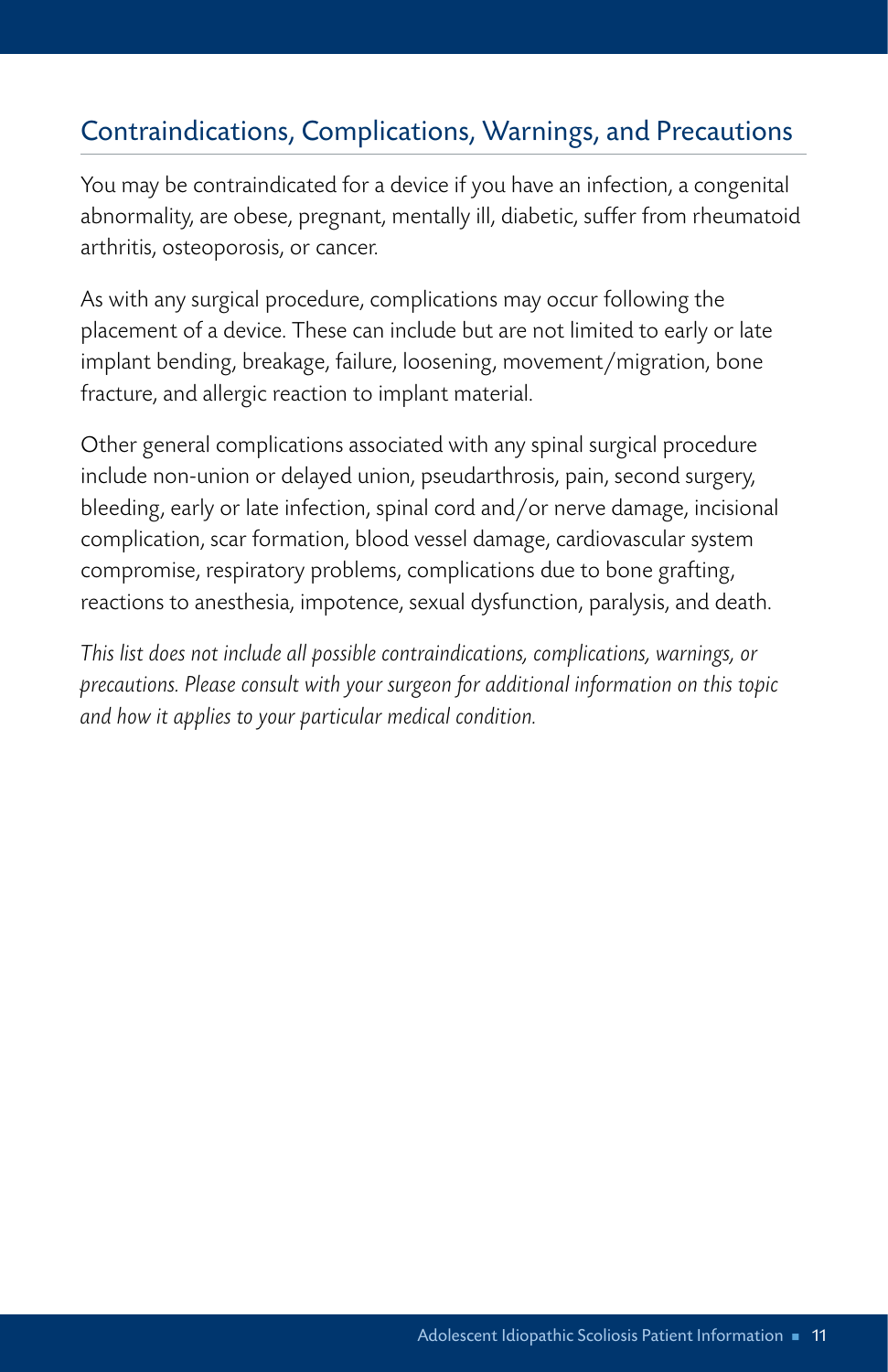### Scoliosis: Fast Facts

- Scoliosis is the most common deformity of the spine<sup>1</sup>
- The condition causes the spine to abnormally curve sideways, into an "S" or "C" shape of more than 10 degrees $1$
- Two to three percent of the population, or about six million people in the U.S., have scoliosis $2$
- The condition can affect people of any age, but the most common age of onset is between the ages of 10 and 152
- Each year, an estimated 30,000 children are fitted for braces and more than 100,000 children and adults diagnosed with scoliosis undergo surgery<sup>2</sup>
- People who have a family member with scoliosis are more likely to develop the condition2
- Although girls and boys are diagnosed with scoliosis in equal numbers, girls are eight times more likely to have a curve that progresses and requires treatment2
- Common signs and symptoms include: uneven shoulders, ribs, hips or waist, back pain, one shoulder blade sticking out, a rib hump at the back of the waist or ribs, one arm hanging lower than the other, discoloration or change in texture in the skin that covers the spine<sup>1</sup>
- In 85 percent of cases, the cause of scoliosis is unknown; this is called idiopathic scoliosis<sup>2</sup>
- One quarter of children with spinal curves require medical attention<sup>3</sup>
- Fewer than half of U.S. states currently legislate school screening; medical societies recommend that females are screened at least twice at age 10 and 12 and males once at age 13 or 144

## Sources

- 1. Scoliosis Research Society 2011. Available online at: http://www.srs.org
- 2. National Scoliosis Foundation. Information and Support. Cited 28 Dec 2011. Available online at: http://www.scoliosis.org/info.php.
- 3. American Academy of Orthopaedic Surgeons. Available online at: http://orthoinfo.aaos.org/ connect/psa.htm.
- 4. Richards BS and Vitale MG. Screening for Idiopathic Scoliosis in Adolescents: An Information Statement. *J Bone Joint Surg Am*. 2008; 90:195-198.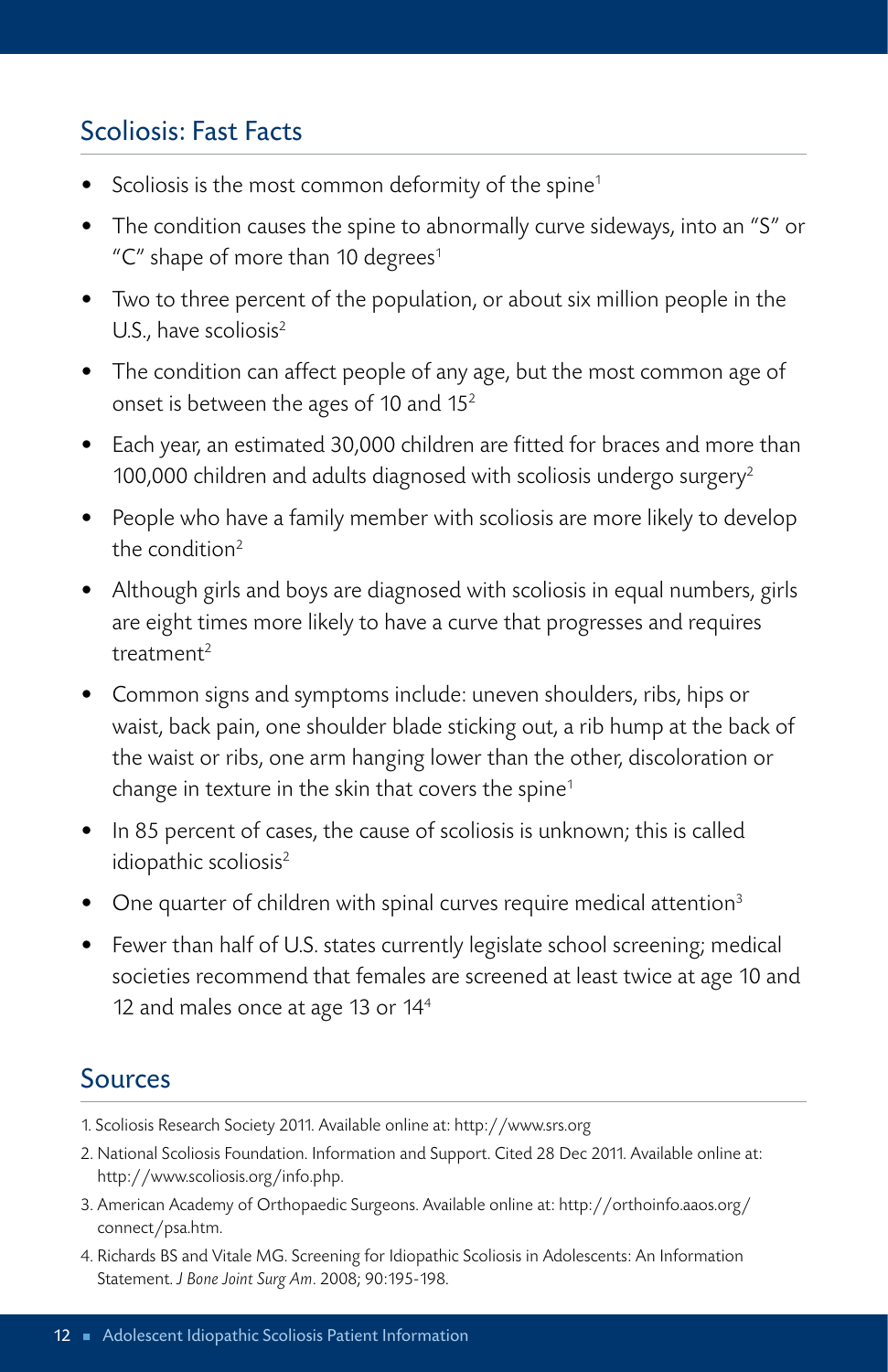### Scoliosis Resources

#### AMERICAN ACADEMY OF ORTHOPAEDIC SURGEONS (AAOS)

Address: 6300 North River Road Rosemont, IL 60018 Phone: (847) 823-7186 Website: www.aaos.org

#### AMERICAN ACADEMY OF PEDIATRICS (AAP)

Address: 141 Northwest Point Boulevard Elk Grove Village, IL 60007 Phone: (847) 434-4000 Website: www.aap.org

#### AMERICAN ASSOCIATION OF NEUROLOGICAL SURGEONS (AANS)

Address: 5550 Meadowbrook Drive Rolling Meadows, IL 60008 Phone: (847) 378-0500 Website: www.aans.org

#### AMERICAN PHYSICAL THERAPY ASSOCIATION (APTA)

Address: 1111 North Fairfax Street Alexandria, VA 22314 Phone: (703) 684-2782 Website: www.apta.org

#### INTERNATIONAL RESEARCH SOCIETY FOR SPINAL DEFORMITIES (IRSSD)

Address: The University of Liverpool Sherrington Building Ashton Street Liverpool L69 3GE UK Phone: 44 151 794 5502 Website: www.liv.ac.uk/HumanAnatomy/ phd/irssd

#### NATIONAL INSTITUTE OF ARTHRITIS AND MUSCULOSKELETAL AND SKIN DISEASES (NIAMS)

Address: 1 AMS Circle Bethesda, MD 20892 Phone: (301) 495-4484 Website: www.niams.nih.gov

#### NATIONAL SCOLIOSIS FOUNDATION (NSF)

Address: 5 Cabot Place Stoughton, MA 02072 Phone: (800) 673-6922 Website: www.scoliosis.org

#### NORTH AMERICAN SPINE SOCIETY (NASS)

Address: 22 Calendar Court, 2nd Floor LaGrange, IL 60525 Phone: (877) 774-6337 Website: www.spine.org

#### PEDIATRIC ORTHOPAEDIC SOCIETY OF NORTH AMERICA (POSNA)

Address: 6300 North River Road, Suite 727 Rosemont, IL 60018 Phone: (847) 698-1692 Website: www.posna.org

#### SOCIETY ON SPINAL ORTHOPEDIC AND REHABILITATION TREATMENT (SOSORT)

E-mail: kotwicki@amp.edu.pl Website: www.sosort.org

#### SCOLIOSIS RESEARCH SOCIETY (SRS)

Address: 555 East Wells Street, Suite 1100 Milwaukee, WI 53202 Phone: (414) 289-9107 Website: www.srs.org

#### THE SCOLIOSIS ASSOCIATION, INC.

Address: P.O. Box 811705 Boca Raton, FL 33481 Phone: (561) 994-4435 Website: www.scoliosis-assoc.org